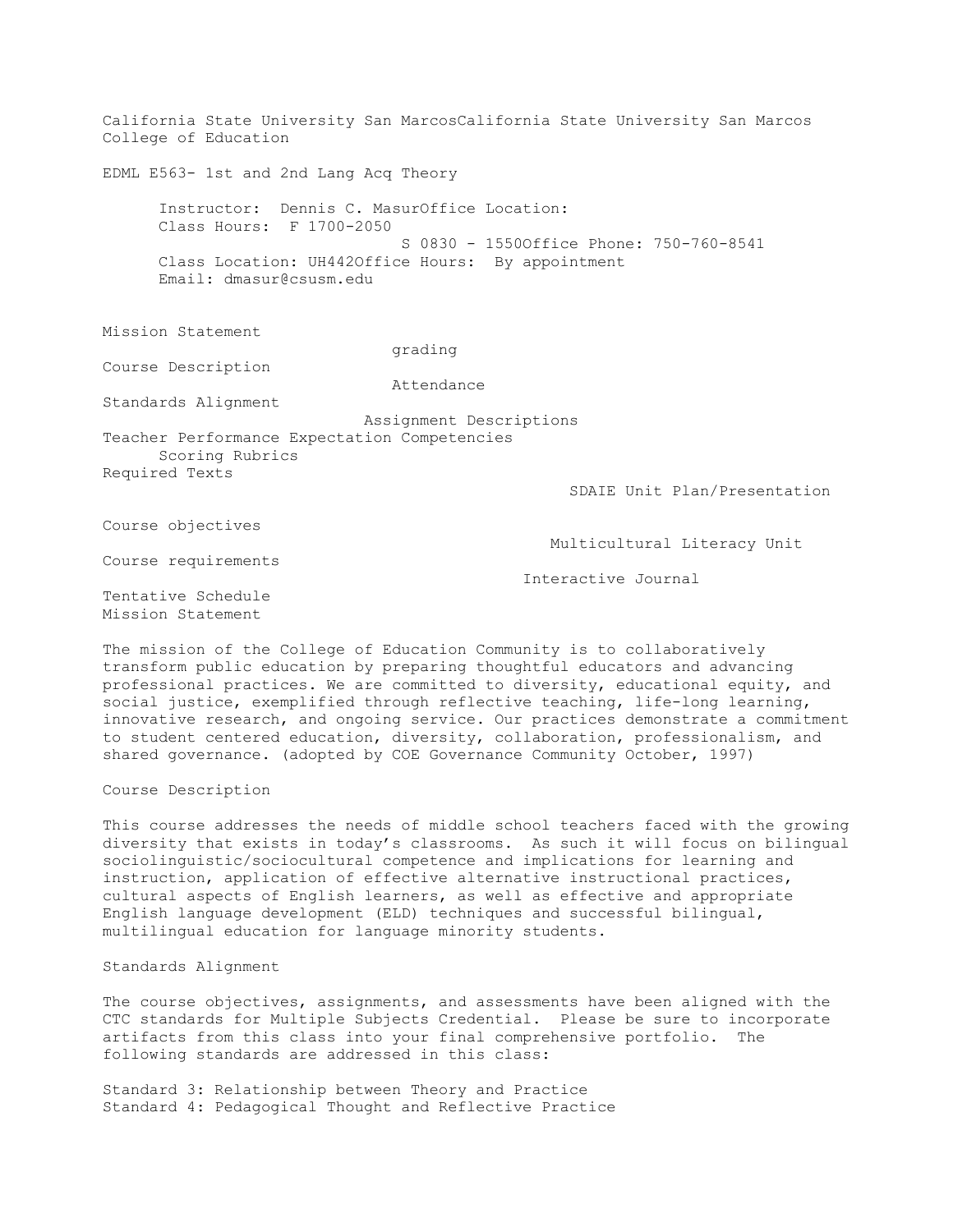Standard 5: Equity, Diversity, and Access to the Core Curriculum Standard 7.a.b: Preparation to Teach Reading-Language Arts Standard 8: Pedagogical Preparation for Subject-Specific Content Instruction Standard 11.c : Preparation to use Educational Ideas and Research Standard 13: Preparation to Teach English Learners

## Teacher Performance Expectation (TPE) Competencies

This course is designed to help teachers seeking the Multiple Subjects Credential to develop the skills, knowledge, and attitudes necessary to assist schools and district in implementing effective programs for all students. The successful candidate will be able to merge theory and practice in order to realize a comprehensive and extensive educational program for all students. The following TPE's are addressed in this course:

Primary Emphasis TPE 1: Specific Pedagogical Skills for Subject Matter Instruction TPE 4: Making Content Accessible TPE 5: Student engagement TPE 7: Teaching English Learners

Secondary Emphasis: TPE 3: Interpretation and Use of Assessments TPE 6: Developmentally Appropriate Teaching Practices TPE 11: Social Environment TPE 14: Educational Technology TPE 15: Social Justice and Equity

Required Texts

Crawford, J. (1999). Bilingual education: History, politics, theory and practice (4th Edition). Los Angeles, CA: Evaluation, Dissemination and Assessment Center, CSULA Peregoy, S. F. & Owen, F. B. (1997) Reading, Writing, & Learning in ESL (2nd Edition). Longman. Uhl Chamot, A., & O'Malley, J. M. (1994). The CALLA Handbook. Reading, MA: Addison-Wesley. Walter, Teresa (1996). Amazing English. Addison-Wesley Publishing Company.

## Course Objectives

1) Explain the basic terms, philosophies, problems, issues, history, and practices related to the education of language minority persons in California and the US.

2) Demonstrate understanding of the most important goals of bilingual/multicultural education.

3) Explain the theoretical framework upon which bilingual education is founded.

4) Demonstrate understanding of existing student identification, assessment,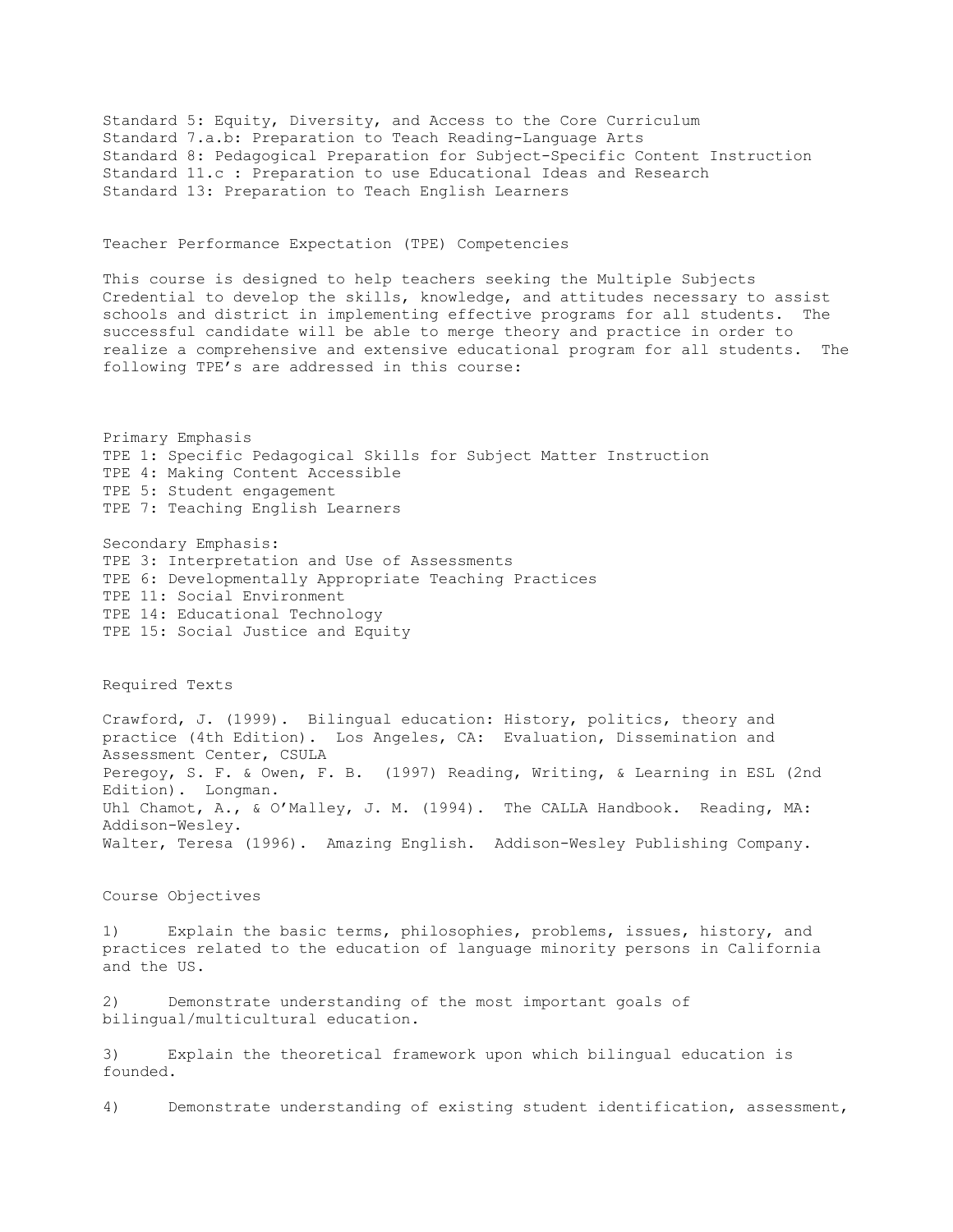and language redesignation requirements for the state of California.

5) Explain the connections between bilingual education, English as a second language, and SDAIE methodologies.

6) Demonstrate understanding of the five models of multicultural education and their implications for curriculum, instruction, and educational policy.

7) Explain the meaning of culture, differentiated index, and the necessity for cultural convergence in schools.

8) Use confluent education techniques to develop understand of each individual student, create a more just and humane learning environment, and help students in their growth and development as human beings.

## Course Requirements

All students are expected to participate in class activities and demonstrate reflective learning. It is important that students are well prepared for course sessions by completing the readings and assignments scheduled before the class meeting. Unless otherwise negotiated with the instructor, all assignments are to be handed in on the due date. Assignments not handed-in on due date will lose 10% of earned credit per day. Assignments should be typed and double-spaced (yes, including the class journal).

|           | Attendance and participation                |           |  |  |  |  |
|-----------|---------------------------------------------|-----------|--|--|--|--|
| points    |                                             |           |  |  |  |  |
| $\bullet$ | Interactive Journal                         |           |  |  |  |  |
| 30 points |                                             |           |  |  |  |  |
|           | SDAIE Unit Plan                             |           |  |  |  |  |
| 30 points |                                             |           |  |  |  |  |
|           | SDAIE Presentation                          |           |  |  |  |  |
| 10 points |                                             |           |  |  |  |  |
|           | Multicultural literature mini-book activity | 30 points |  |  |  |  |
|           | Lesson Observation                          |           |  |  |  |  |
| 20 points |                                             |           |  |  |  |  |

Grading

|  | $140 - 150 = A$   |  | $120 - 124 = B -$ |
|--|-------------------|--|-------------------|
|  | $135 - 139 = A -$ |  | $115 - 119 = C +$ |
|  | $130 - 134 = B +$ |  | $110 - 114 = C$   |
|  | $125 - 129 = B$   |  | $105 - 109 = C -$ |

## Attendance Policy

Due to the dynamic and interactive nature of EDML 552, all students are expected to attend all classes and participate in all class activities. For every day of absence, students will lose 5 % of their total points. Attendance will be taken during the first 5 minutes of class. Three tardiness or "early exits" will be the equivalence of an absence. A passing grade will not be issued for students who do not attend 80% or more. Should the student have extenuating circumstances, s/he should contact the instructor as soon as possible.

ASSIGNMENT DESCRIPTIONS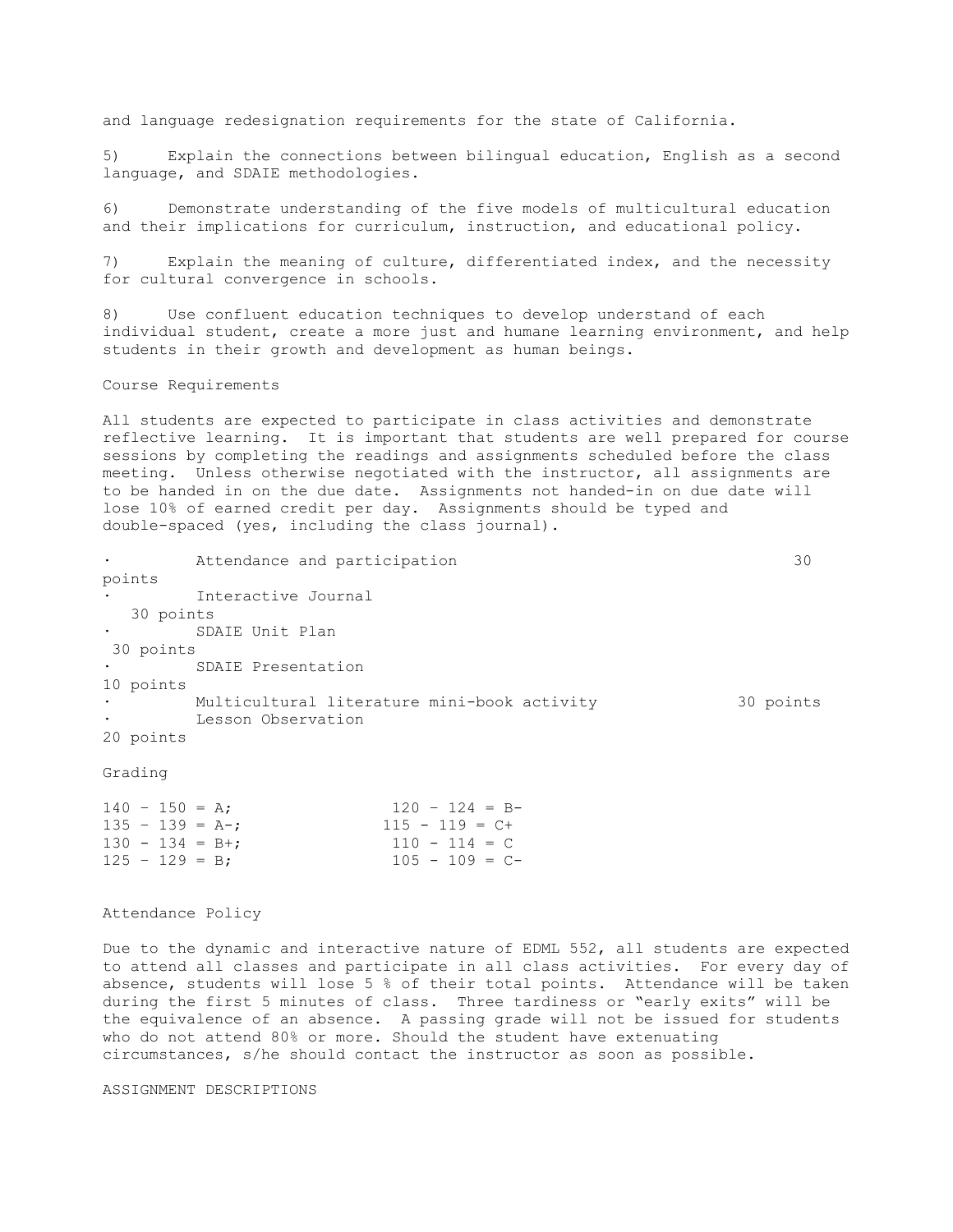Interactive Journal (30 points) Due May 8, 2004 A daily class journal will be maintained for each class session (a.m. and p.m.) that needs to include the following:

A written summary and/or description of the topics discussed in class that reflects understanding of the key concepts. Both comments from professor and other students must be reflected in the journal.

Meta-reflections and/or analysis of key concepts, particularly in terms of the connections that can be made between class discussions and teaching English language learners, with specific examples from student teaching experiences, school observations, or other personal experiences in diverse settings. It is critical that direct connections are made with teaching experiences in the form of anecdotes, case studies, or narratives.

The class journal will be graded according to its comprehensiveness, insightful connections, and "deep understanding" of the issues. The class journal should address instructional concerns, school structures, teaching strategies, and school environments related to social justice and equity in diverse settings.

SDAIE Unit Adaptation (30 points) – Critical Assessment Task (CATs) Presentation and Unit Due April 24, 2004 Applying the SDAIE criteria discussed, include SDAIE activities into an integrated comprehensive unit of study.

Does the lesson use visuals, manipulatives, realia, drama, or other techniques that would facilitate understanding? Does the lesson take into consideration the varying English proficiencies of language minority students? Do the lesson strategies incorporate group collaboration, cooperative learning activities, peer assistance, or other work-group techniques? Does the lesson incorporate the language and culture of language minority students? Is the curriculum reflected in the lesson challenging and not watered-down? Does the lesson include the 7-Intelligences and/or multiple modalities? Are the community/parents of English learners included in the unit of study? You may work in a group of 2-4 students. Unit has already been completed before Winter Break 2002. If you have any questions, please attend office hours or schedule a meeting. SDAIE Presentation: (10 points) – Critical Assessment Task (CATs) Due April 24, 2004 Present a SDAIE component of your Unit Plan to the class. Each group will have 20 minutes to present a SDAIE portion of their Unit Plan.. Multicultural Literature Mini-Book Activity (30 points) – Critical Assessment Task (CATs) Due March 13, 2004 With another person, you will have the opportunity to develop a multicultural literacy unit that will address appropriate literature selections reflecting multicultural perspectives for students in grades K-2, 3-6, or 7-12. Choose six powerful children's multicultural selections that should be the center of the curriculum for different times throughout the year. This plan should include an outline of how the multicultural books will be used throughout the year and a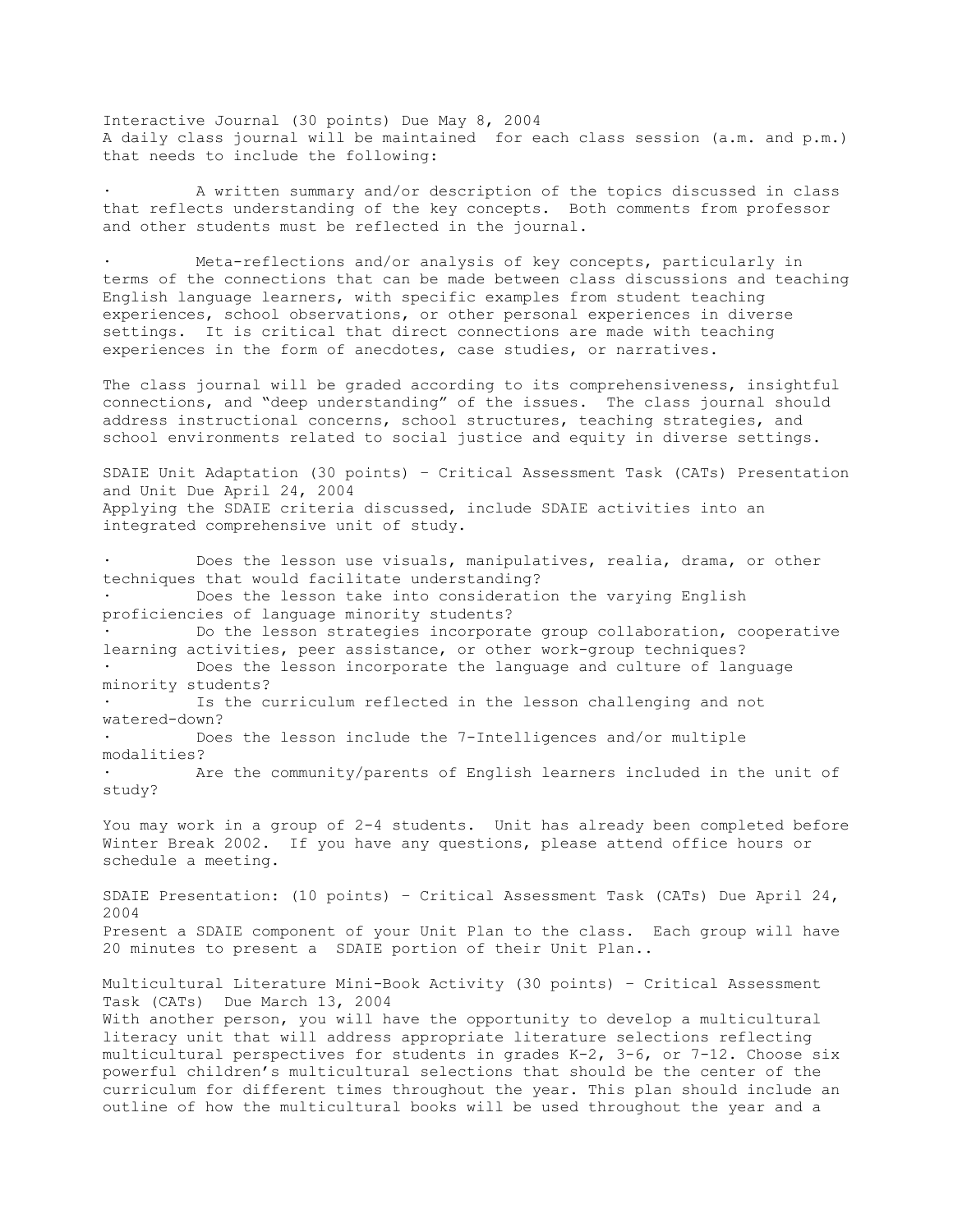justification (explanation) of the selections made. At least three of the books must be bilingual (English and another language) with a brief discussion of how "primary language support" will be incorporated into the literacy unit. Write one detailed reading and writing lesson plan that will clearly delineate how every child will be successful by providing universal access to diverse students (e.g., gifted, English learners, special needs, non-readers, poor).

The format of the multicultural literature mini book activity should include: Focus of the unit and brief summary of each book Grade level this unit is appropriate for Outline/plan of how the books will be used throughout the year. Reading and writing lesson plan that will identify standards being covered. Identify Assessment strategies: how you will determine they learned what you intended (how you will assess them). Primary language support component of the unit plan

Poster Sessions (20 minutes each) Tables will be set up to provide space for half the groups to present/display their Multicultural Literature Selection. Other class members will walk around and listen to the discussions on the different books selected.

Note: Dr. Alice Quiocho has developed an excellent website with a bibliography of children's literature and multicultural books that could be a great resource for you (http://www.csusm.edu/Quiocho).

SCORING RUBRICS

SDAIE Unit Plan/Presentation – Scoring Rubric

 CriteriaDeveloping Nearly Meets MeetsExceeds TPE 1- Specific pedagogical skills for subject matter instruction Candidates use very traditional and limited (e.g., lecture only) pedagogical skills for subject matter instruction that prevent understanding of information to English learnersCandidates use some specific pedagogical skills for subject matter instruction, but many English learners do not have access to the content.Candidates use a variety of specific pedagogical skills for subject matter instruction to English learners.The specific pedagogical skills for subject matter instruction will incorporate the level of proficiency in English and the primary language.

 TPE 3- Interpretation and use of assessments Candidates understand and use primarily traditional assessments strategies with English learners.Candidates understand and use some informal and formal assessments to determine progress and plan instruction for English learners.Candidates understand and use a variety of informal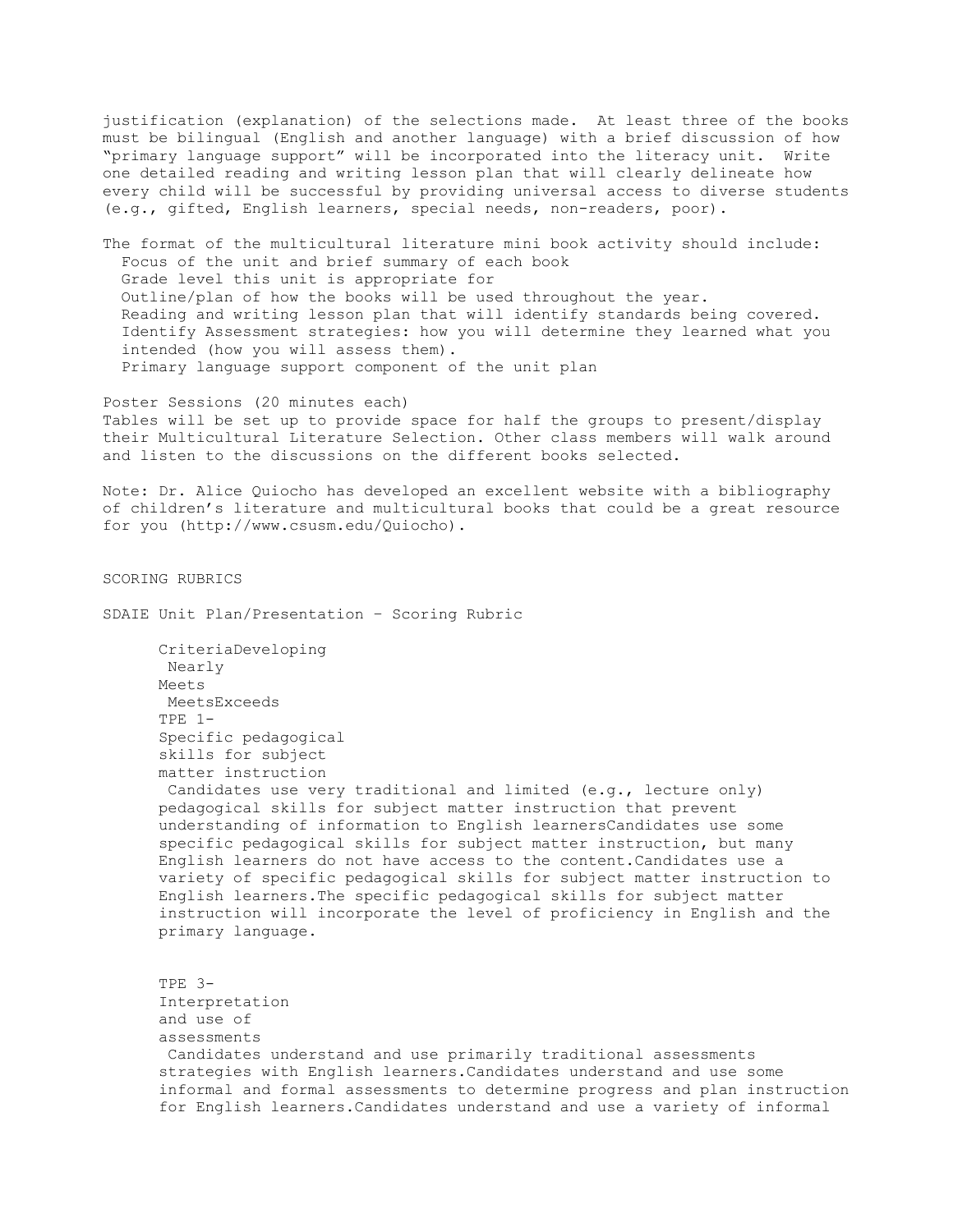and formal assessments to determine progress and plan instruction for English learners.Assessments will also incorporate English learners' levels of proficiency in English and the primary language to develop and modify instruction accordingly.  $TPE-4$  Making content accessible Candidates use mostly traditional instructional practices that do not provide English learners access to content.Candidates use some instructional practices, but few English learners have access to content.Candidates use a variety of instructional practices to make content accessible to English learners.All students have access to content, including non-readers and students with varying levels of English proficiency. TPE-5 Student EngagementCandidates are mostly concerned about covering content to English-only speakers, makes little effort to communicate objectives to EL, understanding is unlikely, instruction does not consider student level of English proficiency and primary language Candidates of English learners communicate some objectives clearly, understanding is partial, progress is undetermined, instruction is sometimes adjusted, and community resources are untapped.Candidates of English learners clearly communicate objectives, ensure understanding, monitors progress, adjust instruction according to level of English proficiency and primary language, and use community resources.. All students are engaged in the academic program, know objectives of lessons, understand key concepts, are aware of their progress, and their home language and culture are part of the classroom environment.  $TPF-7$  Teaching English learners Candidates know and can apply few of the pedagogical theories, principles, and instructional practices for English learners. English learners do not comprehend key academic concepts and ideas.Candidates know many pedagogical theories, principles, and instructional practices for English learners, but cannot apply them in a comprehensive manner.Candidates know and can apply pedagogical theories, principles, and instructional practices for comprehensive instruction of English learners.Candidates know and can apply pedagogical theories, principles, and instructional practices for comprehensive instruction of ALL English learners. Teacher Performance Expectations Lesson Observation – Scoring Rubric CriteriaDeveloping Nearly Meets MeetsExceeds TPE 4- Making Content Accessible Teacher candidate is unable to determine if lesson observed is consistent with pedagogical theories, principles, and instructional practices for making content accessible to English learners.Candidates can partially determine if lesson observed is consistent with pedagogical theories,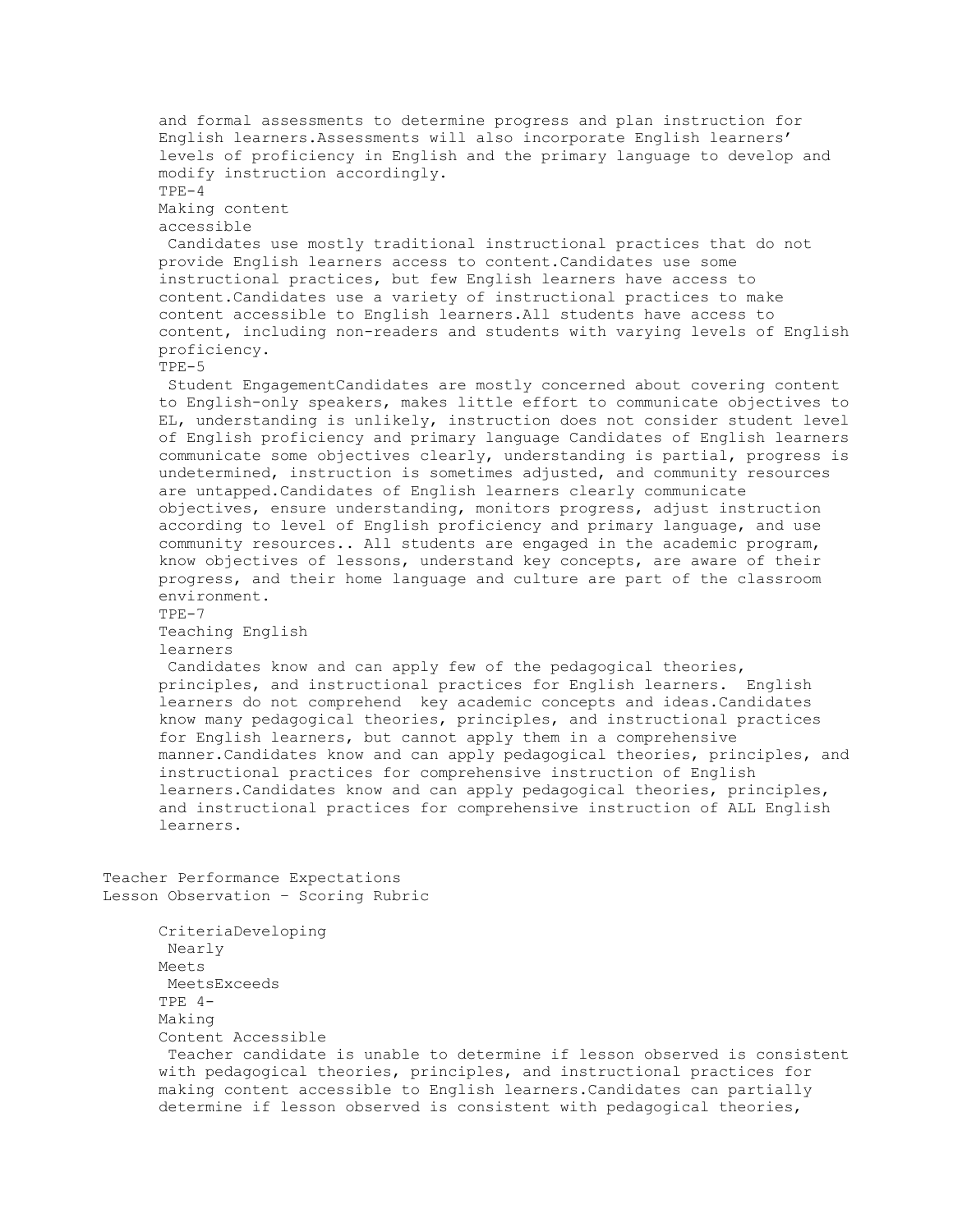principles, and instructional practices for making content accessible to English learners.Candidates are able to determine if lesson observed makes content accessible to students with different levels of proficiency in English and primary language.Candidates can apply pedagogical theories, principles, and instructional practices for making content accessible to all English learners by offering appropriate suggestions. TPE 5- Student Engagement

 Candidates of English learners are unaware if lesson observed engages students or is appropriate for the levels of English proficiency and primary language.Candidates of English learners are not always certain if lesson observed clearly communicates objectives, ensures understanding, monitors progress, adjusts instruction according to levels of English proficiency and primary language, and incorporates community resources appropriately.Candidates of English learners are able to determine if lesson observed clearly communicates objectives, ensures understanding, monitors progress, adjusts instruction according to levels of English proficiency and primary language, and incorporates community resources appropriately.Teachers candidates can confirm that the lesson observed engages ALL English learners in the academic program; and students know objectives, understand key concepts, are aware of their progress, and their home language and culture are part of the classroom environment.

Multicultural Literacy Unit – Scoring Rubric

 CriteriaDeveloping Nearly Meets MeetsExceeds TPE 4-Making Content Accessible

 Candidates use mostly traditional instructional practices that deny access to the content to non-readers and English learners. Candidates use some instructional practices to make multicultural literature books accessible, but few non-readers and English learners have access to content.Candidates use a variety of instructional practices to make multicultural literature selections accessible to diverse students. All students have access to the content of multicultural literature books, including non-readers and students with varying levels of English proficiency

TPE-7

Teaching English

 LearnersMulticultural literature books are not authentic, do not reflect the diversity in schools, and the primary language of students is not considered. Candidates select some authentic multicultural books, primary language is not included or not well translated, reading and writing activities are inappropriate for levels of proficiency in English and primary language, and assessments are non-existent or inappropriate.Candidates select authentic multicultural literature books that reflect diversity of the classroom, to include the primary language of English learners, develop reading and writing instructional activities appropriate for levels of proficiency in English and primary language, and create relevant assessments.Teaching candidates include justification for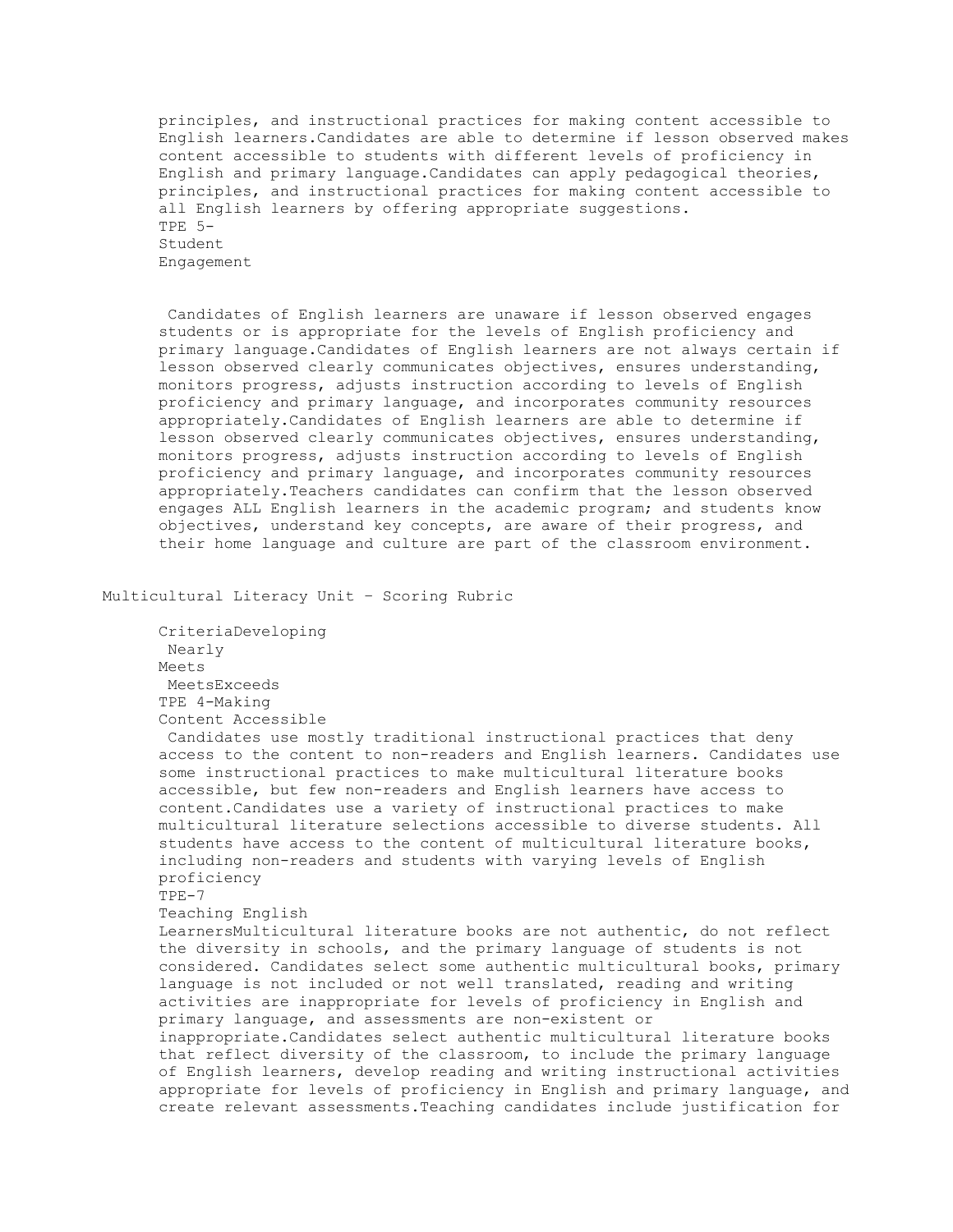the selection and purpose of each book, taking into account the varying learning and social needs of individual students or groups in their own classroom. Writing and reading activities meet the academic and social needs of all students.

Interactive Journal – Scoring Rubric

 CriteriaDeveloping Nearly Meets MeetsExceeds TPE 4- Making Content Accessible

 Although there is some understanding of theory and practice, candidates are unable to demonstrate in their written reflections access to content for Els.Candidates apply some theories and practice in writing that likely will provide access to content for ELs.Candidates apply theories and practice to demonstrate how Els will have access to content as they reflect in writing on the major ideas, concepts, and topics discussed in class and readings.Candidates application of theory and practice demonstrate in the reflective writing access to content for all students

 TPE-7 Teaching English Learners

 Candidates demonstrate in their interactive journals that they know and can apply few pedagogical theories, principles, and instructional practices for comprehensive instruction of EnglishCandidates demonstrate in their interactive journals that they know and can apply some pedagogical theories, principles, and instructional practices for comprehensive instruction of English learners.Candidates demonstrate in their interactive journals that they know and can apply pedagogical theories, principles, and instructional practices for comprehensive instruction of English learners.Candidates demonstrate in their interactive journals that they know and can apply pedagogical theories, principles, and instructional practices for comprehensive instruction of ALL English learners.

Tentative Schedule for EDML 555 Date Topic Assignment

1/23

 (1) Re/Connections; Course overview and orientation; review demographics Please click on the following link, literacy. Open the "Literacy" folder and as possible resourcesPeter Senge – suspending assumptions English Immigrant Language Learners: Cultural Accommodation and Family LiteracyRichard Durán - - - - - - -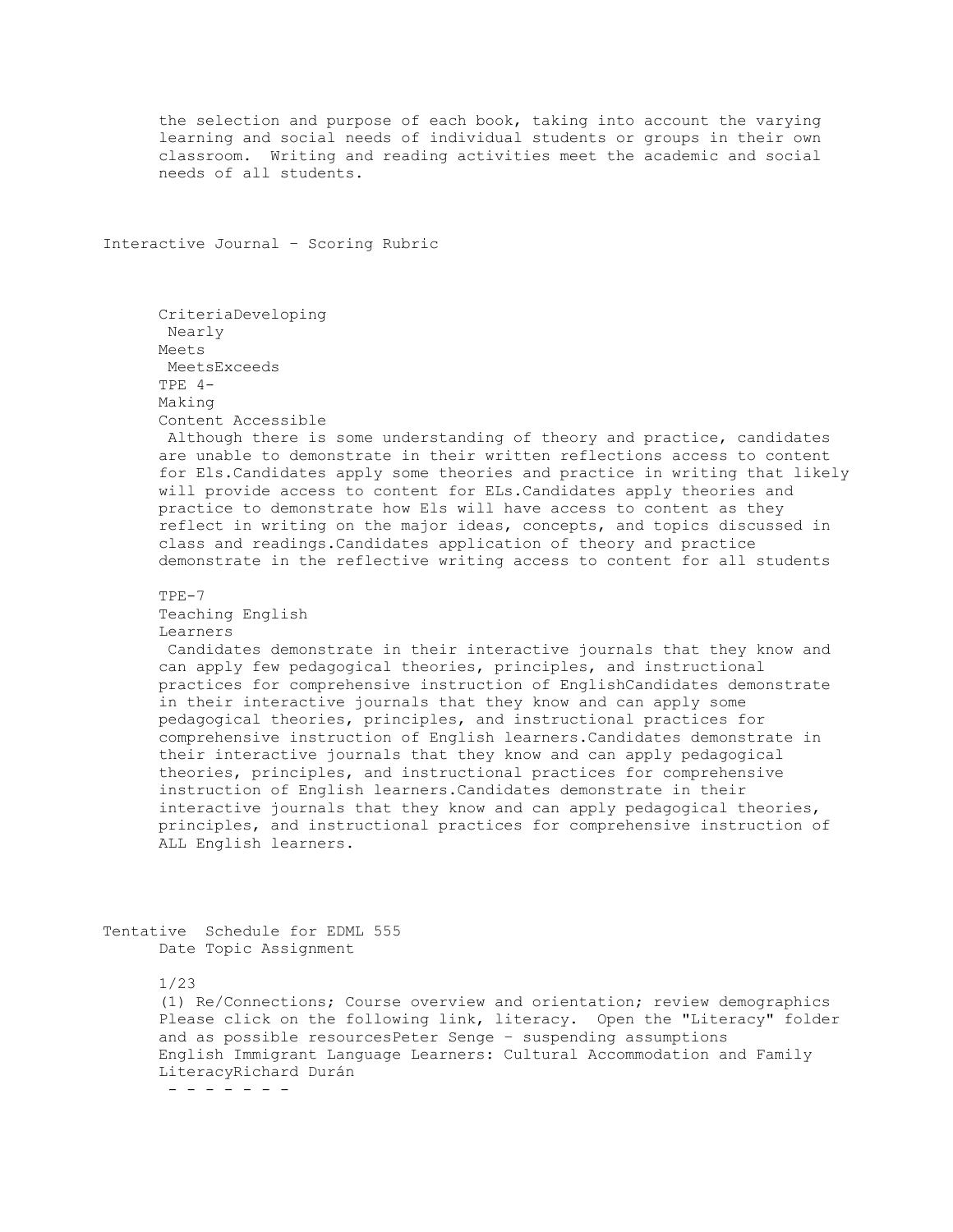(2) Historical Overview of Language Plans; Title VII and Lau); Crawford Chapt. 1&2 pp 20-61 (3) Language Planning Orientations. Language structure and use: The systems and subsystems of language, oral and written discourse; Language change, shift, extinction. Crawford pp 264-69 Appendix A Crawford pp. 158 -224 Chapts 8-11 Walter pp. 18-24 2/27 (4) Multicultural Curriculum, Instruction, Classroom Management Review theories of L1 and L2 language acquisition Click here for English Language Development Standards Grant & Gomez, ch. 3, 4 (by professor) Peregoy Chapt. 1&2 (5) Vygotsky, Krashen: Learning as a Social and Natural Interaction; School and Community Language and Culture Match; Role of L1 in L2 Learning. Crawford pp. 102-157 Crawford 225-263 Feb 28,2004 (6) Language Hegemony and Bias. ESL/Content Based ESL/SDAIE: Compare and contrast. Lesson plan template Grant & Gomez, ch.  $7 - (by professor)$  (7) ESL: The intersection of language theory and learning theory toward ESL methods; Crawford (in Leyba), 79-104 CALLA, ch. 1 March 13 (8) ELD: Language development and Communicative Approaches; SDAIE Elements of Effective SDAIE Instruction CALLA, ch. 2-3 Peregoy Chapt 3 Due Multicultural Literature Presentation of Multicultural literature (9) SDAIE & CALLA: Definitions, extensions, model lesson, structures CALLA, ch. 4-5 April 24 (10) Primary Language Instruction; Snow (in Leyba) –by instructor Grant & Gomez, ch. 6 –by instructor Peregoy ch. 4 Language Proficiency Chart Due: SDAIE Presentations SDAIE Unit Completed (11) Language and Literacy Present articles chosen from link at topThonis (in Leyba) –by instructor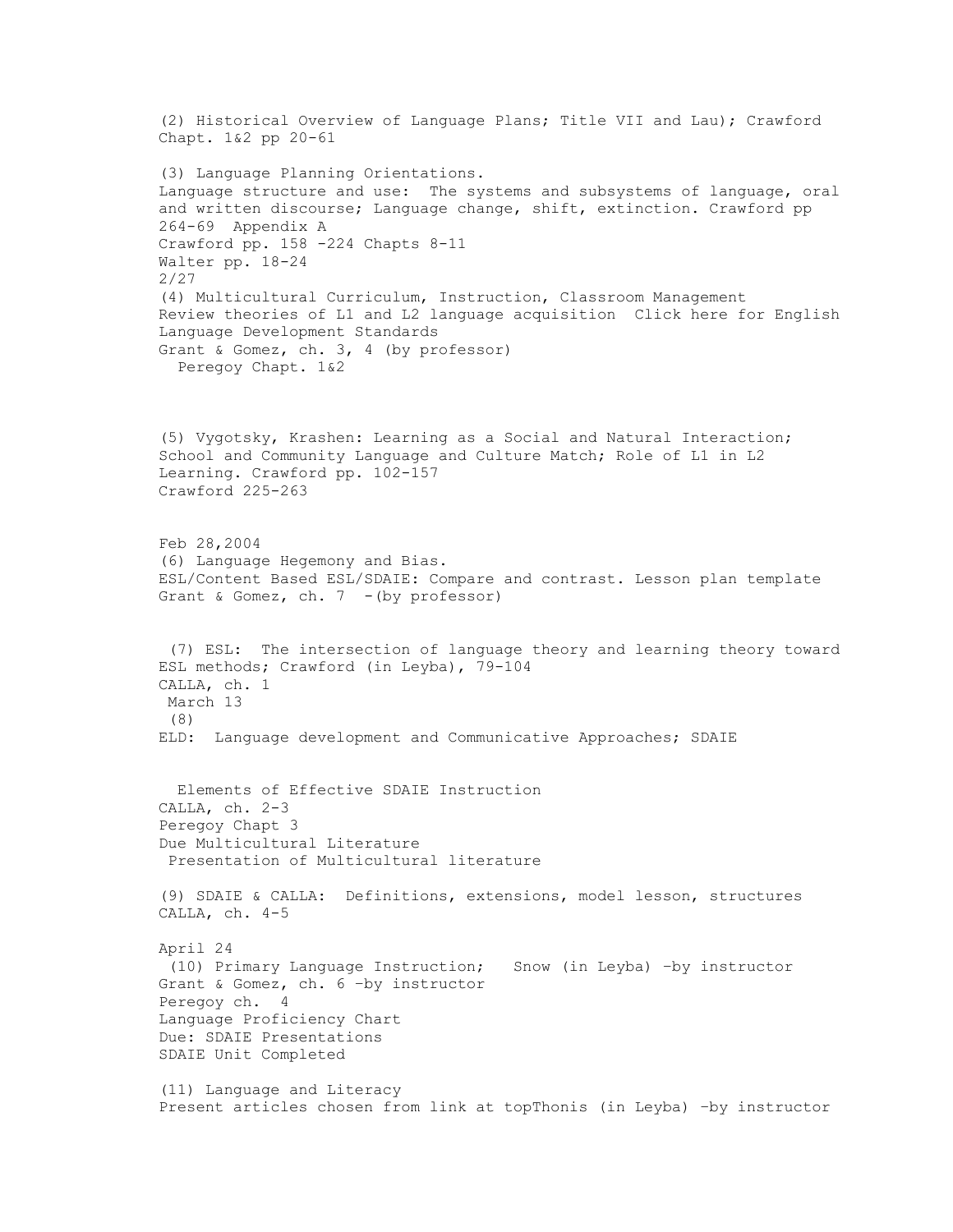Peregoy Ch. 5, 6, 7, 8 May 7 (12) Cyber assignment Multiculturally Responsive Pedagogy; Selected and assigned reading from site www.backflip.com/members/dmasur To be assigned on April 24Grant & Gomez, ch. 8-17 lecture (will be presented on-line as outline of information) CALLA, ch. 8 CALLA Chapt 9-12 Peregoy Chapt 6 (13) Peregoy Chapt 7 (14) Peregoy Chapt. 8 Peregoy Ch. 9 May 8 (15) Discussion and sharing of Articles read. What we learned and what's next for us in our careers Interactive Journal due

Cross-cultural, Language, and Academic Development (CLAD) Competencies

 PART 1: LANGUAGE STRUCTURE AND FIRST- AND SECOND-LANGUAGE DEVELOPMENTPART 2: METHODOLOGY OF BILINGUAL, ENGLISH LANGUAGE DEVELOPMENT, AND CONTENT INSTRUCTIONPART 3: CULTURE AND CULTURAL DIVERSITY I. Language Structure and Use: Universals and Differences (including the structure of English)2. Theories and Methods of Bilingual EducationI. The Nature 3. Culture A. The sound systems of language (phonology)A. FoundationsA. Definitions of culture B. Word formation (morphology)B. Organizational models: What works for whom?B. Perceptions of culture C. SyntaxC. Instructional strategiesC. Intragroup differences (e.g., ethnicity, race, generations, and micro-cultures) D. Word meaning (semantics)II. Theories and Methods for Instruction In and Through EnglishD. Physical geography and its effects on culture E. Language in contextA. Teacher delivery for both English language